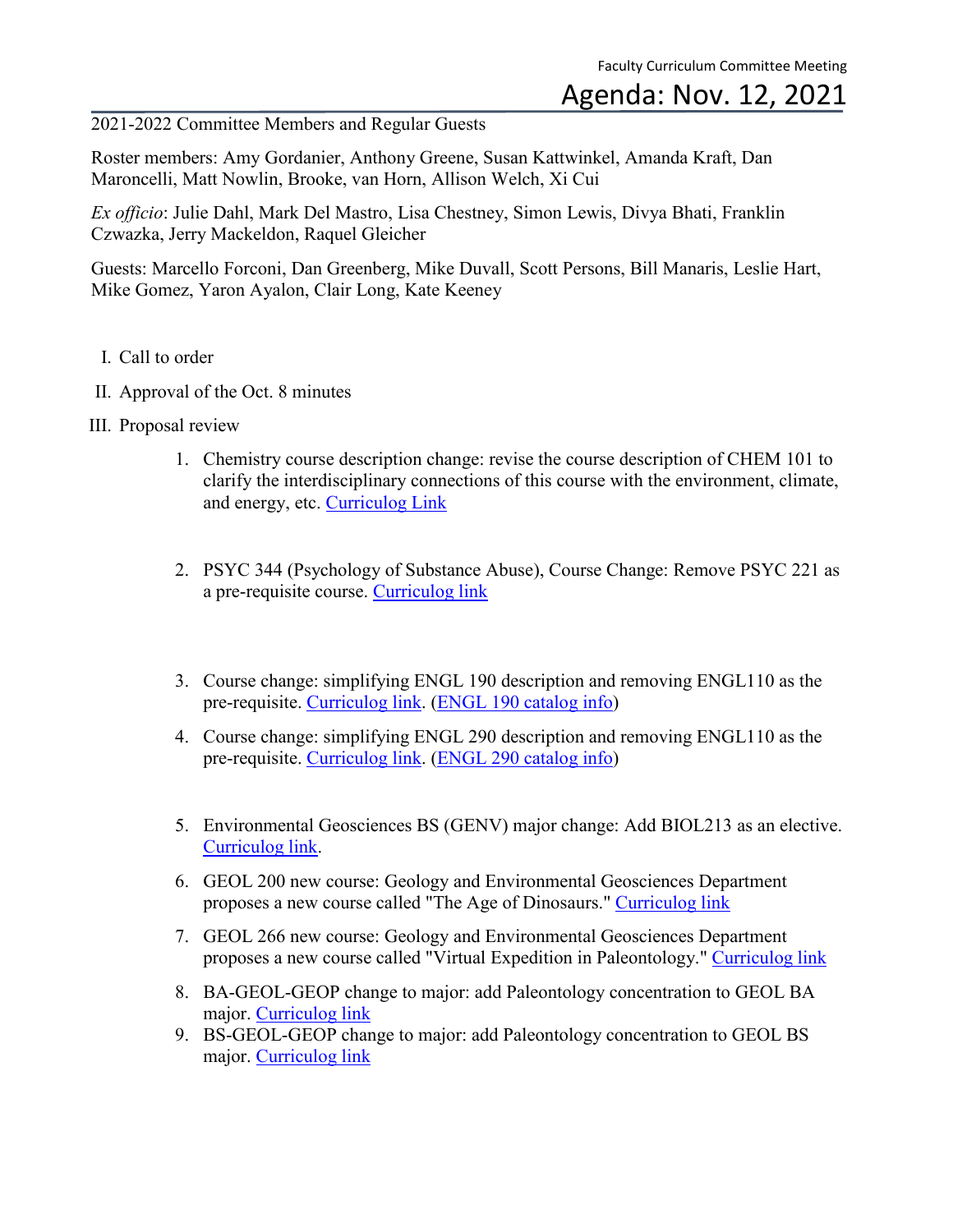## Agenda: Nov. 12, 2021

- 10. CITA 395 course change: change the description and title to better reflect what is being taught, remove redundancy in pre-requisite requirements. [Curriculog link](https://cofc.curriculog.com/proposal:3520/form) (The current CITA395 catalog info is [here\)](https://catalog.cofc.edu/search_advanced.php?cur_cat_oid=20&ecpage=1&cpage=1&ppage=1&pcpage=1&spage=1&tpage=1&search_database=Search&filter%5Bkeyword%5D=CITA+395&filter%5Bexact_match%5D=1&filter%5B3%5D=1&filter%5B31%5D=1&filter%5B1%5D=1&filter%5B28%5D=1&filter%5B30%5D=1)
- 11. CITA 495 course change: change the description and title to better reflect what is being taught, remove redundancy in pre-requisite requirements. [Curriculog link](https://cofc.curriculog.com/proposal:3523/form) (The current CITA495 catalog info is [here\)](https://catalog.cofc.edu/search_advanced.php?cur_cat_oid=20&ecpage=1&cpage=1&ppage=1&pcpage=1&spage=1&tpage=1&search_database=Search&filter%5Bkeyword%5D=CITA+495&filter%5Bexact_match%5D=1&filter%5B3%5D=1&filter%5B31%5D=1&filter%5B1%5D=1&filter%5B28%5D=1&filter%5B30%5D=1)
- 12. CSCI 462 course change: change the description and title to better reflect what is being taught, remove redundancy in pre-requisite requirements. [Curriculog link](https://cofc.curriculog.com/proposal:3521/form) (The current CSCI 462 catalog info is [here\)](https://catalog.cofc.edu/search_advanced.php?cur_cat_oid=20&ecpage=1&cpage=1&ppage=1&pcpage=1&spage=1&tpage=1&search_database=Search&filter%5Bkeyword%5D=CSCI+462&filter%5Bexact_match%5D=1&filter%5B3%5D=1&filter%5B31%5D=1&filter%5B1%5D=1&filter%5B28%5D=1&filter%5B30%5D=1)
- 13. DATA 495 course change: change the description to better reflect what is being taught. [Curriculog link](https://cofc.curriculog.com/proposal:3524/form) (The current CSCI 462 catalog info is [here\)](https://catalog.cofc.edu/search_advanced.php?cur_cat_oid=20&ecpage=1&cpage=1&ppage=1&pcpage=1&spage=1&tpage=1&search_database=Search&filter%5Bkeyword%5D=data+495&filter%5Bexact_match%5D=1&filter%5B3%5D=1&filter%5B31%5D=1&filter%5B1%5D=1&filter%5B28%5D=1&filter%5B30%5D=1)
- 14. Change to ARTM minor: Adjustment to the structure of the minor by adding and removing required and elective courses. [Curriculog link](https://cofc.curriculog.com/proposal:3558/form)
- 15. Change to ARTM major: Additions and deletions are made to the "foundational arts electives" category in the curriculum. [Curriculog link](https://cofc.curriculog.com/proposal:3562/form)
- 16. Change to ARTM 240: Change prerequisites from specific Art History courses to all Art History courses (ARTH 100:499). [Curriculog link](https://cofc.curriculog.com/proposal:3576/form)
- 17. Change to ARTM 255: Remove prerequisites. [Curriculog link](https://cofc.curriculog.com/proposal:3579/form)
- 18. Change to ARTM 400: Add ARTM 270 as a prerequisite. [Curriculog link](https://cofc.curriculog.com/proposal:3577/form)
- 19. Change to ARTM 401: Add ARTM 270 as a prerequisite. [Curriculog link](https://cofc.curriculog.com/proposal:3578/form)
- 20. PBHL BA major change: PBHL proposes to overhaul the BA major structure. [Curriculog link](https://cofc.curriculog.com/proposal:3438/form)
- 21. New course HEAL 321 (Special Topics in Global Health). [Curriculog link](https://cofc.curriculog.com/proposal:3456/form)
- 22. New course HEAL 322 (Special Topics in Maternal and Child Health). Curriculog [link](https://cofc.curriculog.com/proposal:3461/form)
- 23. New course HEAL 329 (Applied Women's Health Research and Advocacy). [Curriculog link](https://cofc.curriculog.com/proposal:3455/form)
- 24. Business Language Minor in Spanish (BLSP-Minor) program change: To count all SPAN333 sections toward the minor's requirements, not only those with a contemporary focus. [Curriculog link](https://cofc.curriculog.com/proposal:3550/form)
- 25. HISP 401- Internship, new course: An independent study for internship experience is proposed. It complements SPAN401 in that HISP401 doesn't require an exclusively Spanish language environment. [Curriculog link](https://cofc.curriculog.com/proposal:3538/form)